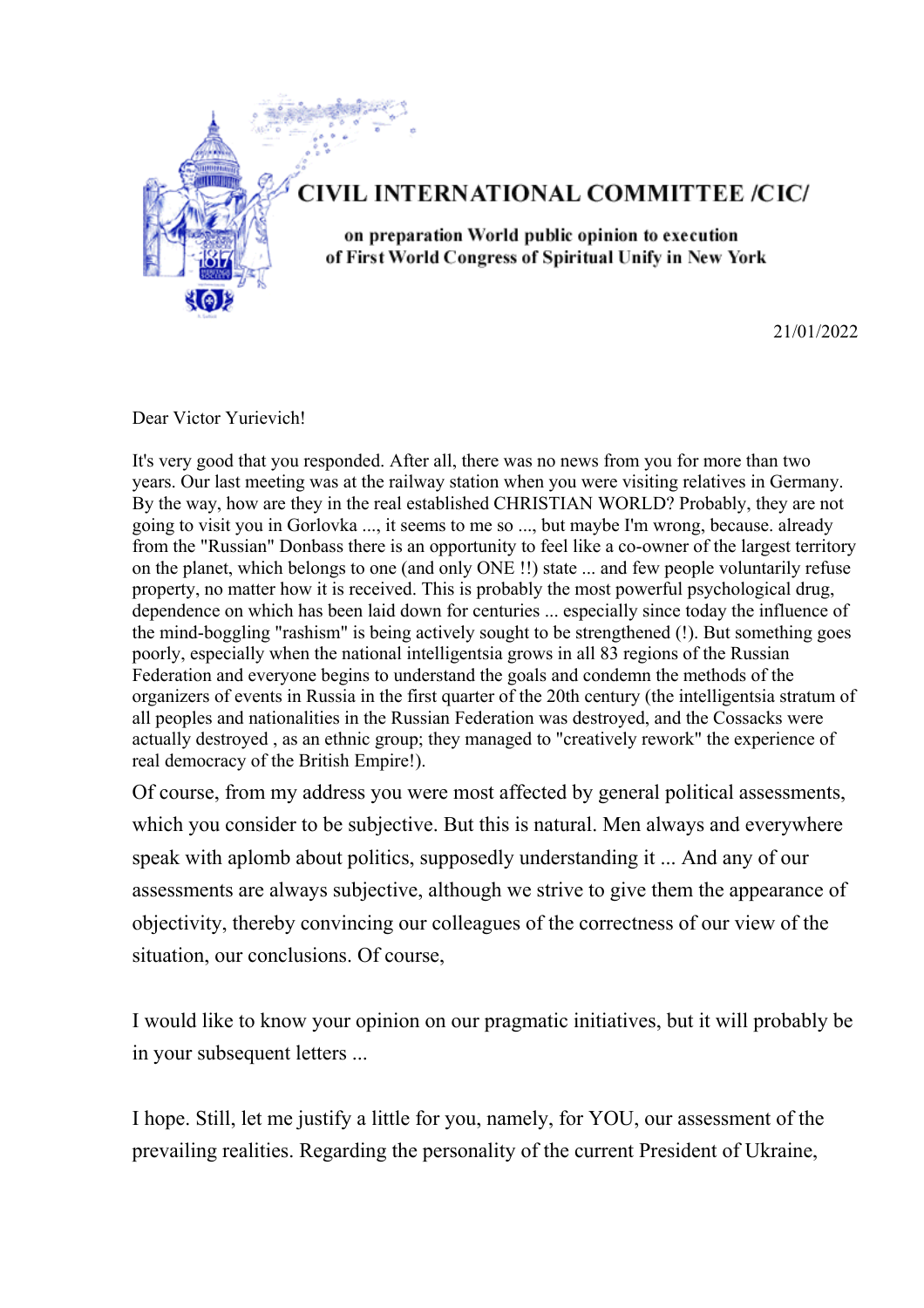who, in your opinion, "... is this a misunderstanding that threatens the national security of Ukraine, with his cinematic prototype Goloborodko?" Firstly, the appearance of this politician in Ukraine was not accidental. They talk about the "Kolomoisky project". But the question arises, but whose project is Kolomoisky??! It was not a surprise for me that this young politician entered the political arena, because. back in Khust (Transcarpathian region) in 2007, students of the Carpathian Institute of Entrepreneurship of the University "Ukraine" in response to questions from an anonymous questionnaire noted their desire to see Volodymyr Zelensky as President of Ukraine. This surprised me a little then, because. I was already used to "nomenklatura fighters for the future of the country" (no one believed them anymore, but it was customary to listen to their patriotic tirades). But I immediately remembered how Volodya Zelensky worked in the Dancing with the Stars project, especially a few seconds of the video where, after another learning of the elements of one of the many dances, he urgently solved the organizational issues of his real business over the phone (the partner even complained that he was doing this constantly). And then I was struck by the efficiency of this young man and his real talent. After all, it was not the understudies who danced with his partner, but he himself - and he did it truly professionally, as if he had successfully mastered the art of dancing for ten years (!!). When I saw Skrypka in this project, I felt sorry for both the rocker and his partner. When there is no real culture in the blood, then no editing can hide it. But I was even more surprised by the attitude of Vladimir Alexandrovich to the victory in the project. He looked at all the efforts expended as an insignificant career episode, which he did not mention later. The thought flashed - "A strong personality, but what awaits her?".

And waiting for him was a huge responsibility for work that in the first months seemed to crush a person who was not prepared for uncertainty, to put it mildly, in relations with supposedly "state people". After all, his predecessors showed samples of total lies and demonstrated irresponsibility even tried to save the remnants of their morality (we are all witnesses to this). But even more striking today is another thing - the ability not to lose moral guidelines in an extremely politicized atmosphere of uncertainty. For me personally, it is absolutely incomprehensible how the organizers of the election of Vladimir Aleksandrovich Zelensky as the President of Ukraine managed to consider a subtle and internally honest politician in a successful businessman and a truly talented humorist (and we doubt that there are talented and perspicacious people in the top leadership !!). The fact that they brilliantly organized his preparation for this serious position, giving him the opportunity to play the role of the President in a good feature film, is understandable. But how, after all, did they manage to see the potential of a politician? - it remains, for me personally, a mystery.

Secondly, today is probably such a difficult time, when so many responsible workers in Eastern Europe are working to the limit of their capabilities, amazing us all with the results of their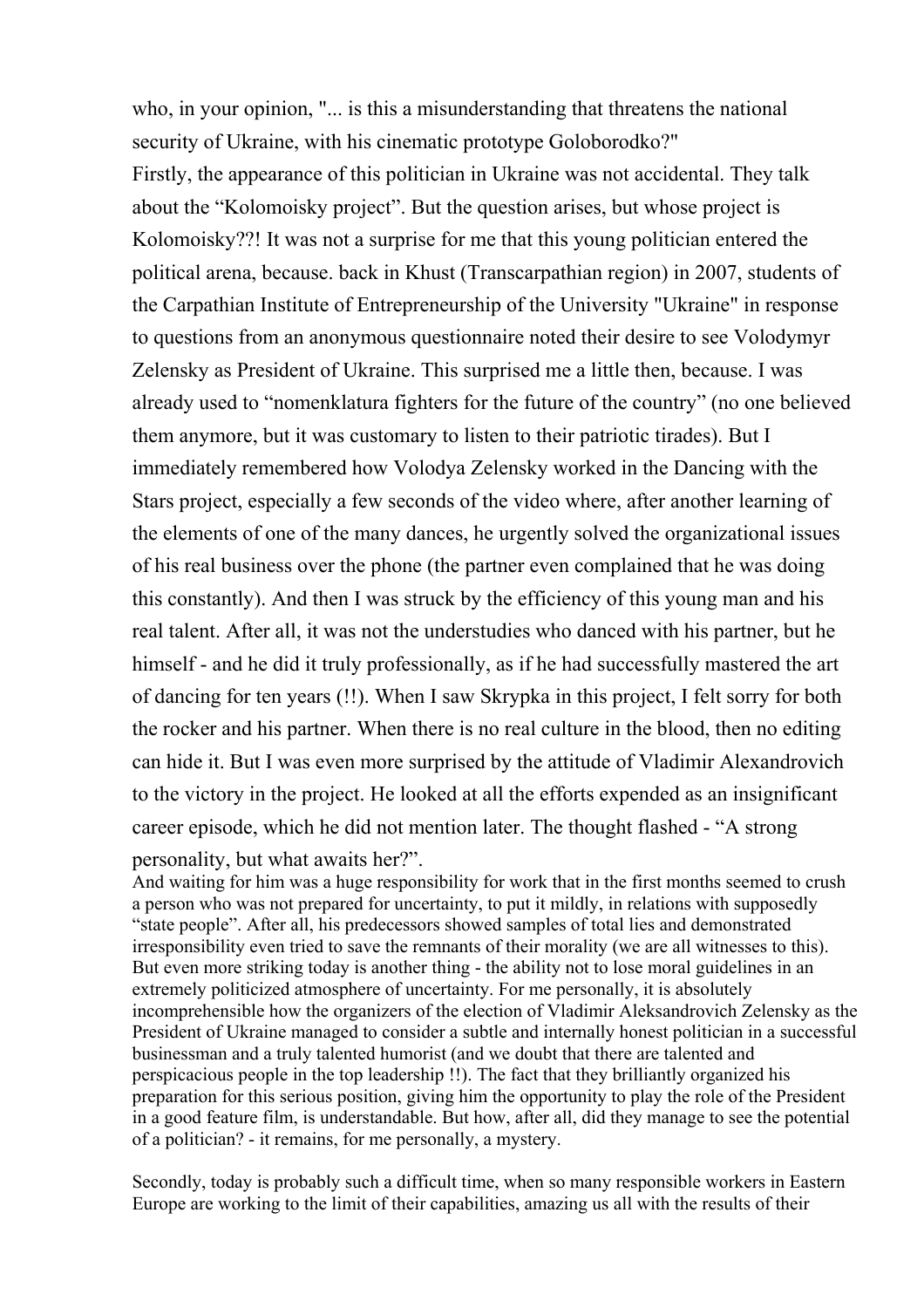INTELLECTUAL WORK (!!). Therefore, what all of Ukraine and the whole world sees and hears in the speeches of the President of Ukraine today is the result of the WORK of many people, to whom we all owe a normal prospect for the development of socio-political processes in Eastern Europe (from Brest to Nakhodka). Especially, objectively, this is evident from the legislation already in force in Ukraine, which should be close to you, Viktor Yuryevich. Now I only come across a pension one, but it is really carefully designed (yes, there are drawbacks, but where are they not??).

Probably, he stated his position regarding the incumbent President in Ukraine more or less fully. Whether you agree with it or not is a question, most likely, of time. But I am convinced that the FUTURE belongs to those initiatives that Vladimir Alexandrovich has already outlined on December 1, 2021..

Regarding our balanced assessment of the events in Kazakhstan and your remarks regarding the "Putinism" that has seized Kazakhstan. Firstly, regarding the President of Kazakhstan, Nursultan Abishevich Nazarbayev, we have already had a debate and you suggested that I pay attention to the "beacon of Central Asia, Aliev", they say, he is much more progressive than N.A. Nazarbayev. It remains to be asked - in the light of the events of the last two years, has your attitude towards Aliyev changed? He also, in your opinion, remains a role model?! My whole family has a lot to do with Kazakhstan. So my great-uncle Anton Andreevich Melnik died in that region even before the Second World War, being an officer and, probably, was engaged in the traditional for "Muscovy" education of the local population ..., which in terms of cultural level was even then an order of magnitude higher than all "civilizers". We see this today in Afghanistan, in whose population the genes of the creators of highly developed civilizations of antiquity (Arkadian and others) have been preserved, and in the media they only talk about drug trafficking ... unfortunately. Secondly, the East is even more dangerous for the people of MOKSEL (from which, obviously, the entire main administrative electorate of the Russian Federation) than the whole of united Europe. And to fence off from its influence by three thousand Russian soldiers cemented by "hazing" (harsh psychological treatment of dissidents) is more than not serious. By the way, you know that Baikonur is located not in China and not in Siberia, but in Kazakhstan, and it is guarded not by the troops of Kazakhstan, but by the troops of the Russian Federation, and this is so much military that three thousand Russian soldiers for Kazakhstan is like a handful of sand for the desert. In general, the introduction of troops into Asian countries is the weakest solution that one can think of. It is clear that this decision is especially close to the administrative electorate of the Russian Federation because of its apparent simplicity, but it does not even postpone the solution of the problems that have arisen, but only aggravates the general situation for the state structures of the Russian Federation. At one time, Pyotr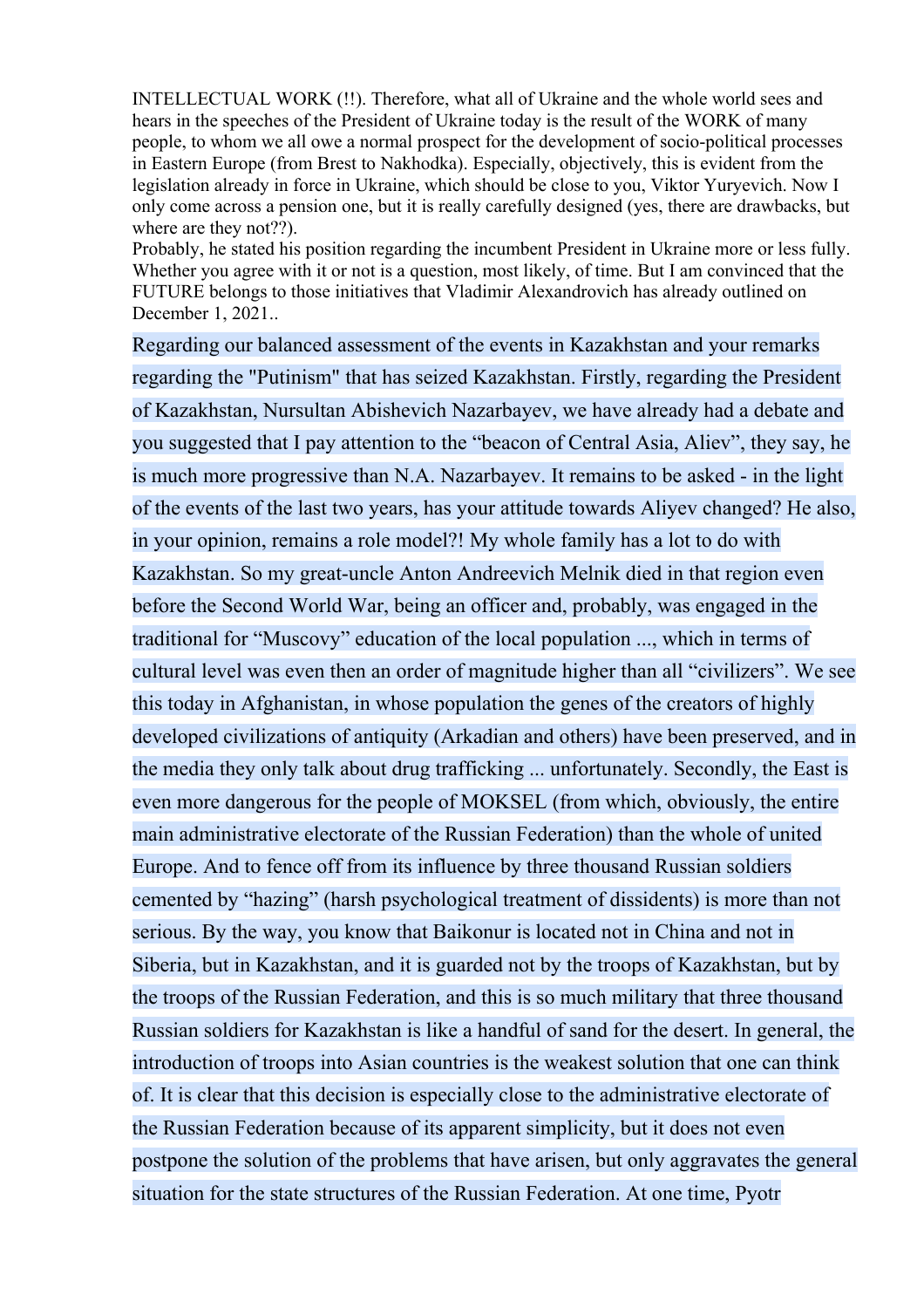Yakovlevich Chaadaev, who could give a deeper socio-political analysis of the state stupidity of Russia, which occupied Paris, but resisted (and did well, because we would never get to know his general assessment), wrote that "Russia in development threw itself back 50 years by occupying Europe. Today, there are 600 theaters in Kazakhstan, where performances are staged that reveal the depth of national history. After all, these "soldiers" will not close them, and then what gives their presence??!! Thanks to this action, with the introduction of troops, the President of Kazakhstan updated the highest state apparatus, which had already sworn allegiance to the PEOPLE on the Constitution of Kazakhstan (the whole world saw this on the Internet). And the losses of Kazakhstan are the monument to N.A. Nazarbayev in Almaty and that's all ..., and all the other monuments stand quietly, the capital Nur-Sultan with all the established universities lives quietly, students study ... The question is - so who lost and who won ?! It seems to me that even for you, a fan of Aliyev, the answer is obvious. Not to mention the colossal contribution to world economic science made by Nursultan Abishevich Nazarbayev, Doctor of Economic Sciences, by developing and starting to implement the Concept of the SOCIETY OF GENERAL LABOR. In recent years, we sincerely supported the author and have nominated and will nominate him for the Alfred Nobel Memorial Prize in Economics for its development for a developing state. Regarding "Putinism", this term has become very fashionable and in demand, especially in anticipation of a change in political guidelines in the Russian Federation, when they want to blame everything on one leader (all the stupidity and crimes done) - "we say nothing to do with it, he is to blame for everything" . No one removes or will remove the blame from this person, but for the execution of a column of military men who were promised an unhindered exit from the encirclement, for the mockery and death of Deputy Rybak, who saved the Flag of Ukraine, and for many other things, all citizens of the country that organized this will bear responsibility . Unfortunately, this is so not only according to ADATU ...

Regarding your remarks about the inexpediency of talking about the Christian world, which Ukraine actually entered with the first apostles. The fact is that Ukraine has done, and continues to do, immeasurably much to establish an INNOVATIVE CHRISTIAN WORLD VIEW in Europe. Yes, they want to take control of this process and even appropriate leadership in it in the North of Eastern Europe (by the way, the Ecumenical Patriarch also said this when characterizing the position of the Moscow Patriarchate), but this did not succeed and will not succeed after the creation of the UKRAINIAN ORTHODOX CHURCH. And the question is not in the personalities of Epiphanius or Patriarch Philoret, but in that deep attitude towards the CHRISTIAN VALUES that live among the PEOPLE of Ukraine (I saw this in all regions of Ukraine). IN THE PEOPLE, which shows sincere tolerance for all confessions and spiritual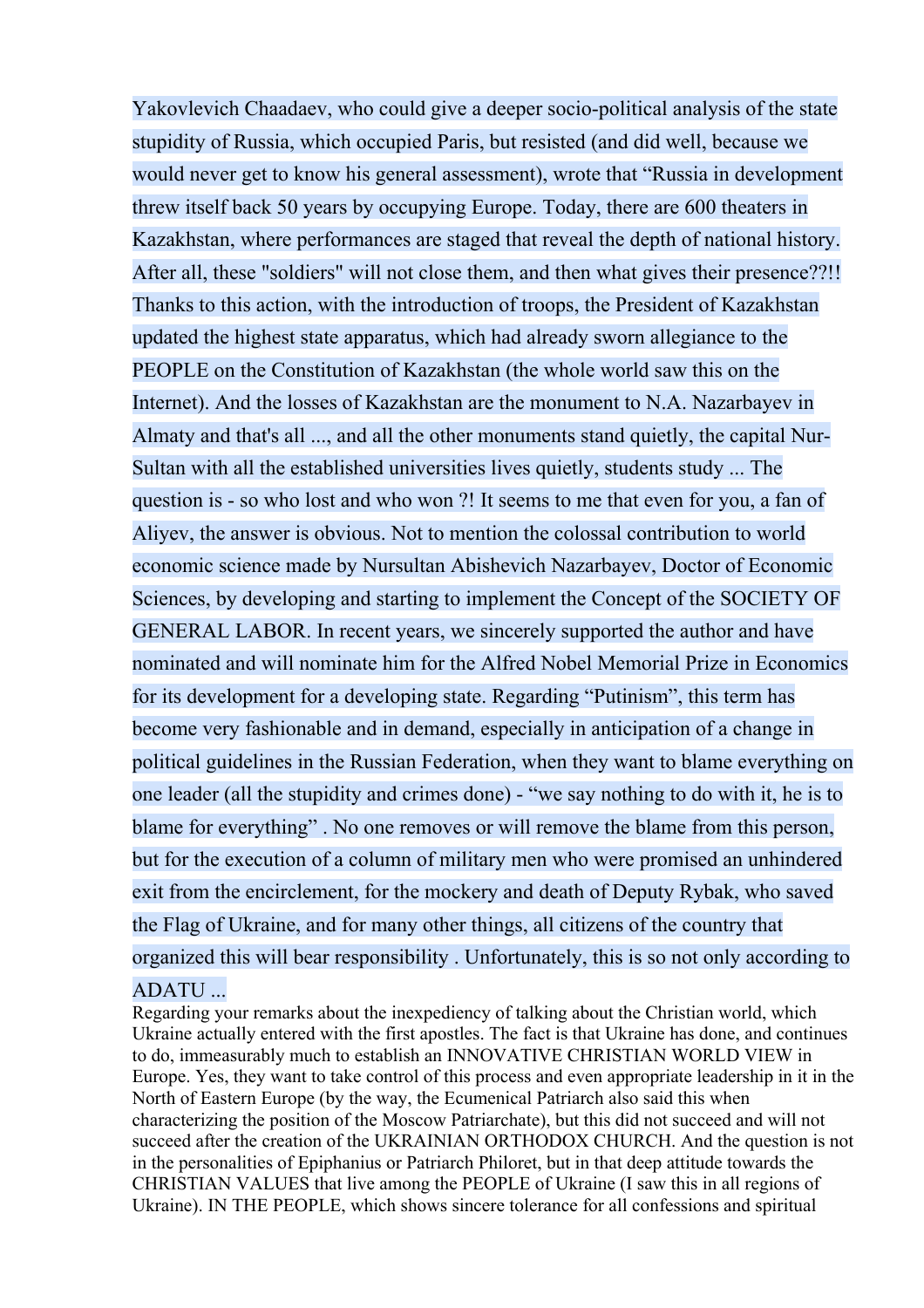movements, as well as our Ukrainian (Azov) Branch of the ENiPD ACADEMY (you will see this well from our previous appeal; please check your e-mail).

Yes, and you yourself are trying to position yourself as a CHRISTIAN, conveying congratulations on the CHRISTIAN HOLIDAYS. After all, "indecently rich Kirills" come and go, but the PEOPLE remains and FAITH in the Unity of the Christian World SAVE (!!!). And Stepan Timofeevich Razin, Kondraty Afanasyevich Bulavin, Ignaty Nekrasov fought for this UNITY, raising the Cossacks to the wars of liberation, and for 40 years in the Kuban "Nekrasov Republic", like Moses Grigorievich Katolik with his son in the Sea of \u200b\u200bAzov near Mariupol, as the Old Believers do today ( "Orthodox-Catholics") all over the world. And we are now conducting correspondence in the language in which the Cossacks ("Orthodox Catholics" - Old Believers) wrote in Bakhmut, Kharkov and Taganrog (a hundred years before Pushkin and Zhukovsky) freely back in 1706 (and today we can easily read these texts ), but after 200 years of "civilizational actions" of Muscovy in 1905, even gunners could not write on battleships (they spoke, but no one taught to write). Valentin Pikul described it very well. You see, Viktor Yuryevich, how much the people of MOKSEL borrowed (!!).

But I would like to conclude my answer to your letter with a non-unilateral statement of this or that concept or idea. I want to recall the words of Yeltsin's wife about politics, when she answered a question about the subtleties in politics that it was impossible to notice this subtlety even under very high magnification. By the way, Boris Nikolaevich once forced the world to wait with tension for his answer, when he threw out the phrase - "All our missiles are not directed at America." Everyone then asked the question - "And for whom?". But never received a response...

Sincerely, Alexander Vasiliev 01/18/2022

*12 січня 2022, 14:33:50, від "Олександр Васильєв" [<vasiljev @ r.net>](mailto:vasiljevmuller@ukr.net):* 

Members of the Academic Council of the Ukrainian (Azov) Branch of the Academy of Economic Sciences and Entrepreneurship

## **Dear colleagues !**

Events are developing very rapidly, but irreversibly along the main geopolitical vectors. It is difficult to assess such grandiose changes that are taking place in Central Asia. <https://twitter.com/DrPhDprof/status/1480956530199519236>

Experts in London do not see opposing groups in Kazakhstan, and someone sees in all processes a return to the old management schemes, but does not want to see real positives, to which the media in the Russian Federation are strenuously turning a blind eye. By the way, those who worked in Kazakhstan calmly relate to everything that happens, as well as to the presentation of the SU-75 ... Most likely, we are all present at a real change in understanding of the significance, real significance, and not the "fake" of certain events and technological innovations. No matter how they advertise, no matter how they surprise and "convince" with various "horror stories", but humanization wins in the World. Yes, yes - precisely, the humanitarian training of the managerial elite of most countries determines the FUTURE.

And the way the national elites of developing countries are fighting against all sorts of deviations in economic activity is worthy of admiration. How much fiction and political flexibility the highly moral leaders of the World Economy (!) show, which we can appreciate today thanks to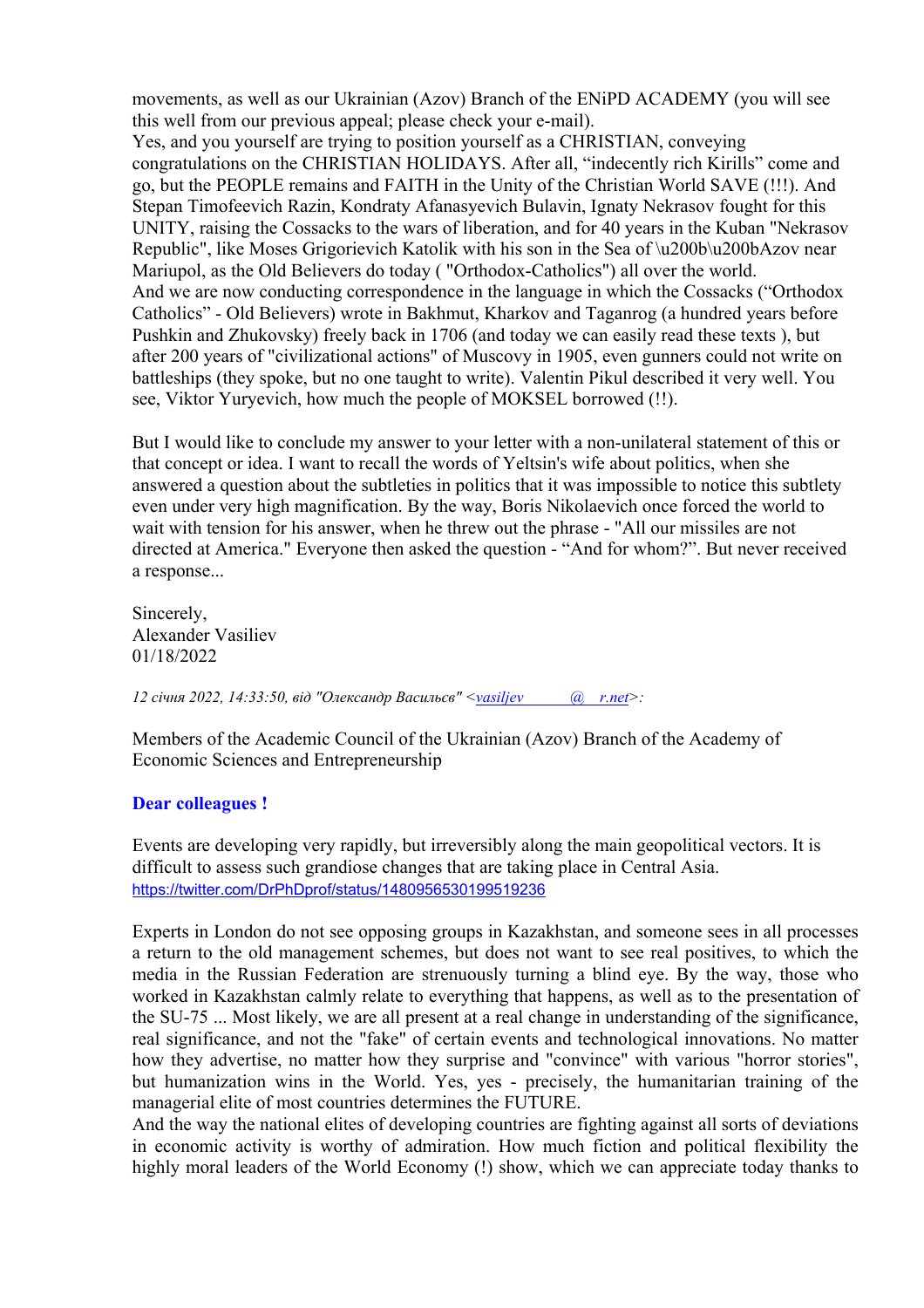Internet networks in real time directly during the implementation of a project !! And this will undoubtedly accelerate the implementation of promising international projects:

<https://twitter.com/DrPhDprof/status/1478842032298901508> <https://twitter.com/DrPhDprof/status/1477274250021150722> <https://twitter.com/DrPhDprof/status/1476645891612327940> <https://twitter.com/DrPhDprof/status/1476647468976721920> <https://twitter.com/DrPhDprof/status/1456628958389227527>

We in the Presidium of the Ukrainian (Azov) Department of the ES&E ACADEMY, of course, are closest to the events taking place in our country, in Ukraine. And we have previously emphasized that "... On December 1, 2021, the President of Ukraine Volodymyr Aleksandrovich Zelensky spoke in the Verkhovna Rada (Council) of Ukraine, who, in our opinion, opened a new page in the development of Europe with his speech

... we are all present at the BIRTH OF A NEW DEMOCRATIC CHRISTIAN STATE in EUROPE, which respects and consistently fulfills all the requirements of INTERNATIONAL LAW.!! CULTURE."

## **I am glad that the real positive in the activities of the leadership of our country is constantly growing:**

https://www.facebook.com/permalink.php?story\_fbid=2853887488243268&id=100008661332171&\_\_cft [\\_\[0\]=AZVnr4ArEUp7JsVWDLBbg20-ij60tZUlG\\_ctoo5QLjD6r4g24RSbWN16WsdnIx1qpf](https://www.facebook.com/permalink.php?story_fbid=2853887488243268&id=100008661332171&__cft__%5b0%5d=AZVnr4ArEUp7JsVWDLBbg20-ij60tZUlG_ctoo5QLjD6r4g24RSbWN16WsdnIx1qpf-iU3MfEHPbdfGjpVX8R1HZ5B8EzDsyzMd7sFiX5NTd1tcKkuYSmvs7TwnbXDuXHKfNebiF0wWgFesYTmGZGuRqABVnU7ME7WBRNxSkLNG4xA&__tn__=%2CO%2CP-R)[iU3MfEHPbdfGjpVX8R1HZ5B8EzDsyzMd7sFiX5NTd1tcKkuYSmvs7TwnbXDuXHKfNebiF0wWgFesYTm](https://www.facebook.com/permalink.php?story_fbid=2853887488243268&id=100008661332171&__cft__%5b0%5d=AZVnr4ArEUp7JsVWDLBbg20-ij60tZUlG_ctoo5QLjD6r4g24RSbWN16WsdnIx1qpf-iU3MfEHPbdfGjpVX8R1HZ5B8EzDsyzMd7sFiX5NTd1tcKkuYSmvs7TwnbXDuXHKfNebiF0wWgFesYTmGZGuRqABVnU7ME7WBRNxSkLNG4xA&__tn__=%2CO%2CP-R) [GZGuRqABVnU7ME7WBRNxSkLNG4xA&\\_\\_tn\\_\\_=%2CO%2CP-R](https://www.facebook.com/permalink.php?story_fbid=2853887488243268&id=100008661332171&__cft__%5b0%5d=AZVnr4ArEUp7JsVWDLBbg20-ij60tZUlG_ctoo5QLjD6r4g24RSbWN16WsdnIx1qpf-iU3MfEHPbdfGjpVX8R1HZ5B8EzDsyzMd7sFiX5NTd1tcKkuYSmvs7TwnbXDuXHKfNebiF0wWgFesYTmGZGuRqABVnU7ME7WBRNxSkLNG4xA&__tn__=%2CO%2CP-R) https://www.facebook.com/permalink.php?story\_fbid=2834475826851101&id=100008661332171&\_\_cft [\\_\[0\]=AZVaNTDX0G-ffuiZ3hnA](https://www.facebook.com/permalink.php?story_fbid=2834475826851101&id=100008661332171&__cft__%5b0%5d=AZVaNTDX0G-ffuiZ3hnA-uHvAvBOrNapQ7HOBrajXtDqZYtlLBfoSXik87kG_t429lhGdWsxgjUcbuQ1TXd-eEdJemMDnkvWBYHqe-KsI-gNZZi4r7KtG5U4QlUa4dKkukY&__tn__=%2CO%2CP-R)[uHvAvBOrNapQ7HOBrajXtDqZYtlLBfoSXik87kG\\_t429lhGdWsxgjUcbuQ1TXd-eEdJemMDnkvWBYHqe-](https://www.facebook.com/permalink.php?story_fbid=2834475826851101&id=100008661332171&__cft__%5b0%5d=AZVaNTDX0G-ffuiZ3hnA-uHvAvBOrNapQ7HOBrajXtDqZYtlLBfoSXik87kG_t429lhGdWsxgjUcbuQ1TXd-eEdJemMDnkvWBYHqe-KsI-gNZZi4r7KtG5U4QlUa4dKkukY&__tn__=%2CO%2CP-R)KsI-gNZZi4r7KtG5U4QIUa4dKkukY&\_tn\_=%2CO%2CP-R <https://twitter.com/DrPhDprof/status/1468289521817108508>

For its part, the Presidium of the Ukrainian (Azov) Branch of the ENiPD ACADEMY, the Institute of Economic and Socio-Cultural Research (the assignee of the DENMC of the Academy of Sciences of Ukraine and the DFC), together with the Department of Economic and Ethno-Social Research and Promotion of Investment Projects (Seversk) of the Institute of Eastern Europe (Lvov) are looking for opportunities to have a real positive impact not only on the economy of Ukraine, but also on the World Economy. For this purpose, the Civil International Committee of Intellectual and Spiritual Unity, established in 2001 on November 12 by a joint decision of the Ukrainian (Azov) Department of the ES&E ACADEMY and the ESCR Institute, uniting intellectuals from India, Serbia, Canada, Spain, New Zealand and Ukraine, registered in the database data (CSO) UN civil society organizations. This allows you to share your profile with over 24,000 CSOs, identifying your areas of work, the scope of your work and your involvement in development issues, including sustainable development, social development and the advancement of women. Of course, we plan to obtain consultative status with the Economic and Social Council, but this process will take at least a year (by submitting an application in 2022, we will receive an answer only in 2023). Therefore, the Civil International Committee of Intellectual and Spiritual Unity today uses the opportunities provided by inclusion in the DATABASE, namely, obtaining an expert opinion from UN specialists on our initiative to create the "Ukrainian Association of Homestead Ecological Micro-Farm Owners under the World Food Program (WFP) and the National Academy of Agrarian Sciences of Ukraine"([https://cic](https://cic-wsc.org/doc_779.pdf)[wsc.org/doc\\_779.pdf](https://cic-wsc.org/doc_779.pdf) ). We sent a request with the appropriate justification:

**Message reference number** #447706 **Subject** FREEDOM - NADIA /HOPE **Category** Quadrennial Reports **Sent on**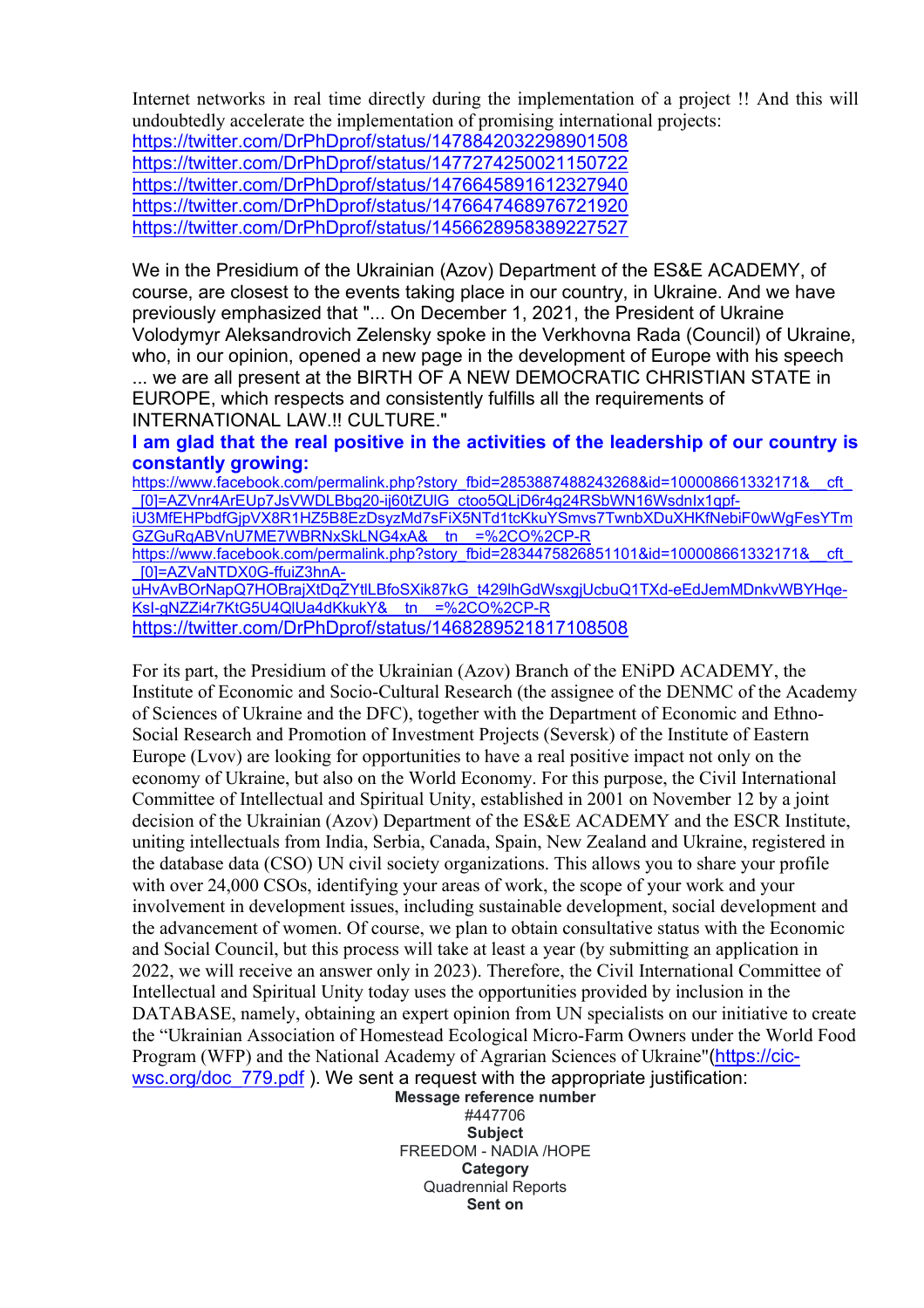07 Jan 2022, 18:03 **Last Message sent** 07 Jan 2022, 18:03

In addition, we focused on creating an ARCHIVE accessible to beginners and professional researchers by Academician of the Academy of Economic Sciences of Ukraine Valeriy Alexandrovich Vasiljev. A very big job, because in addition to the handwritten heritage, letters and publications of Valeriy Aleksandrovich, the ARCHIVE includes all materials on the activities of the production cooperative MANUFAKTURA (contracts, accounting reports, final reports on research), the Donetsk Experimental Scientific and Methodological Center of the Academy of Sciences of Ukraine and the Donetsk Cultural Foundation (since 1991, the Institute economic and socio-cultural research) with all accounting reports, audit reports, contracts, orders and Reports on research, Ukrainian (Azov) Department of the ES&E ACADEMY with all reports, bulletins, protocols, publications layouts. A significant amount of work is also associated with the library used by the academician (more than 2500 volumes)

https://www.facebook.com/permalink.php?story\_fbid=2830743890557628&id=100008661332171&\_cft [\\_\[0\]=AZV5KcCPHjbw2I8Ynms8xbCyKHg7KSaKILW0xctL4mHtewa0Aa6JtcSS\\_5MjcE\\_7J69D27I\\_DHgsxI](https://www.facebook.com/permalink.php?story_fbid=2830743890557628&id=100008661332171&__cft__%5b0%5d=AZV5KcCPHjbw2I8Ynms8xbCyKHg7KSaKILW0xctL4mHtewa0Aa6JtcSS_5MjcE_7J69D27I_DHgsxIyEYT6oZt34QhrUGPUIslNYrRv1genmF_RL2qmRCu8qGyHZUXvlDE0&__tn__=%2CO%2CP-R) [yEYT6oZt34QhrUGPUIslNYrRv1genmF\\_RL2qmRCu8qGyHZUXvlDE0&\\_\\_tn\\_\\_=%2CO%2CP-R](https://www.facebook.com/permalink.php?story_fbid=2830743890557628&id=100008661332171&__cft__%5b0%5d=AZV5KcCPHjbw2I8Ynms8xbCyKHg7KSaKILW0xctL4mHtewa0Aa6JtcSS_5MjcE_7J69D27I_DHgsxIyEYT6oZt34QhrUGPUIslNYrRv1genmF_RL2qmRCu8qGyHZUXvlDE0&__tn__=%2CO%2CP-R) https://www.facebook.com/permalink.php?story\_fbid=2829751280656889&id=100008661332171& [\\_\[0\]=AZVzSuQJ6zx9FRFc9XiLJ69aj1ZY7YiP7ofo1IB0mU\\_Q3UXNDBhNWrhZyx1KTILN5EIPDMDCSHrH](https://www.facebook.com/permalink.php?story_fbid=2829751280656889&id=100008661332171&__cft__%5b0%5d=AZVzSuQJ6zx9FRFc9XiLJ69aj1ZY7YiP7ofo1IB0mU_Q3UXNDBhNWrhZyx1KTILN5EIPDMDCSHrHwczGHO5767vfxivdFMNBGy5u7WzgA0oaq4ot7MXcvXT3UGfDQsUCwTM&__tn__=%2CO%2CP-R) wczGHO5767vfxivdFMNBGy5u7WzgA0oaq4ot7MXcvXT3UGfDQsUCwTM&\_tn\_=%2CO%2CP-R and with materials on the creation and work of the Civil International Committee of Intellectual and Spiritual Unity.

The only thing that makes the work easier is that I personally was lucky enough to work for 32 years with this outstanding scientist and public figure of Ukraine, so a lot is remembered and there is an opportunity to introduce academician Valery Vasilyev to the visitors of the ARCHIVE both as an organizer of science and international cooperation, and as an economist, both as a historian and as a talented metallurgist scientist.

We are convinced that in each Representative Office of our Ukrainian (Azov) Department of the ES&E ACADEMY there is an opportunity to organize similar work. For example, in the Transcarpathian Representation. Academician of the AES of Ukraine Valery Alexandrovich Vasiljev of the ES&E ACADEMY, it is advisable to create a permanent exposition at the Carpathian Institute of Entrepreneurship of the University "Ukraine", dedicated to the memory of the first rector and Laureate of the Personalized Medal "Metropolitan of Gothia and Kafa, Saint Ignatius", Vasily Mikhailovich Kozak [\(https://azov-](https://azov-academy.ucoz.org/publ/stati_i_nauchnye_publikacii_articles_science/god_osnovatelja_universitetskoj_tradicii_v_khuste_vasilija_mikhajlovicha_kozaka_prodolzhaetsja/6-1-0-334)

academy.ucoz.org/publ/stati\_i\_nauchnye\_publikacii\_articles\_science/god\_osnovatelja universitetskoj tradicii v khuste vasilija mikhajlovicha kozaka prodolzhaetsia/6-1-0-[334](https://azov-academy.ucoz.org/publ/stati_i_nauchnye_publikacii_articles_science/god_osnovatelja_universitetskoj_tradicii_v_khuste_vasilija_mikhajlovicha_kozaka_prodolzhaetsja/6-1-0-334)), and in the Odessa Representative Office of the U(A)O AENiPD - in memory of the "Man of 2005". Oleg Andreevich Turetsky (https://cic-wsc.org/doc\_769.pdf), etc.

Please consider and support our initiatives.

Sincerely,

Deputy Chairman of the U(Azov)D Academy ES&E A. Vasiljev, Doctor of Economics

Уважаемый Виктор Юрьевич !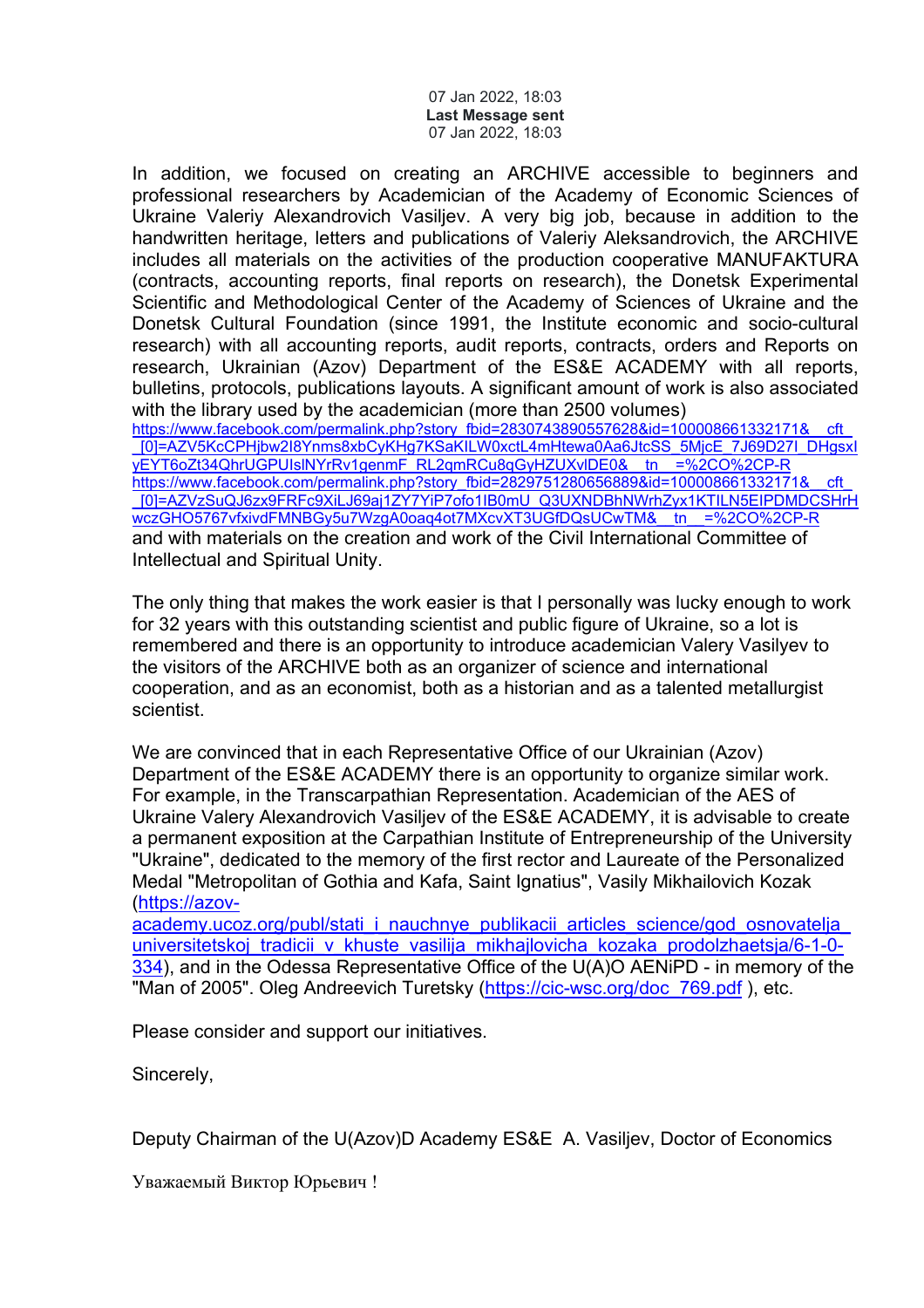Очень хорошо, что Вы отозвались. Ведь более двух лет от Вас не было вестей. Последняя наша встреча была на вокзале, когда Вы ехали к родственникам в Германию. Кстати, как они там в настоящем устоявшемся ХРИСТИАНСКОМ Мире ? Вероятно, к Вам в Горловку не собираются …, мне так кажется …, а может быть и ошибаюсь, т.к. уже из «российского» Донбасса есть возможность почувствовать себя сособственником самой огромной на планете территории, которая принадлежит одному (и только ОДНОМУ!!) государству …, **а от собственности, как бы ни была она получена, добровольно мало кто отказывается.** Вероятно, **это самый сильный психологический наркотик, зависимость от которого закладывалась столетиями**…, тем более, что сегодня влияние оболванивающего «рашизма» активно стремятся укрепить (!). Но что-то плохо удаётся, особенно, когда растёт национальная интеллигенция во всех 83 субъектах РФ и все начинают понимать цели и осуждать методы организаторов событий в России в первой четверти ХХ столетия (интеллигентскую прослойку всех народов и народностей в РФ уничтожили, а казачество реально уничтожали, как этнос; сумели опыт реальной демократии Британской Империи «творчески переработать» !).

Конечно, из моего обращения Вас больше всего затронули общеполитические оценки, которые Вы считаете грешат субъективизмом. Но это закономерно. Мужчины всегда и везде с апломбом говорят о политике, якобы в ней разбираясь … А любые наши оценки всегда субъективны, хотя стремимся придать им видимость объективности, убеждая тем самым своих коллег в правильности своего взгляда на ситуацию, своих выводов.

Мне бы, конечно, хотелось узнать Ваше мнение о наших прагматических инициативах, но, вероятно, это будет в Ваших последующих письмах … надеюсь.

Всё-таки позвольте мне немного обосновать для Вас, именно, для ВАС, наши оценки сложившихся реалий.

Относительно личности действующего Президента Украины, который, по-вашему мнению, «… это недоразумение, угрожающее национальной безопасности Украины, с его киношным прототипом Голобородько?».

Во-первых, появление этого политика в Украине не было случайным. Говорят о «проекте Коломойского». Но возникает вопрос, а сам «Коломойский» чей проект??! Для меня не было неожиданностью выход на политическую арену этого молодого политика, т.к. ещё в Хусте (Закарпатская область) в 2007 г. студенты Карпатского Института

Предпринимательства Университета «Украина» в ответах на вопросы анонимной анкеты отмечали своё желание увидеть Президентом Украины Владимира Зеленского. Меня это тогда несколько удивило, т.к. уже привык к «номенклатурным борцам за будущее страны» (им никто уже не верил, но было привычно слушать их патриотические тирады). Но сразу вспомнил, как Володя Зеленский работал в проекте «Танцы со Звездами», особенно, несколько секунд ролика, где он после очередного разучивания элементов одного из многочисленных танцев срочно решал по телефону организационные вопросы своего реального бизнеса (партнёрша даже пожаловалась, что он это делает постоянно). И тогда меня поразила работоспособность этого молодого человека и его настоящая талантливость. Ведь не дублёры танцевали с его партнершей, а он сам – и делал это поистине профессионально, как будто он с десяток лет успешно осваивал танцевальное искусство (!!). Когда же увидел Скрыпку в этом проекте, то стало жаль и рокера и его партнёршу. Когда нет в крови настоящей культуры, то никаким монтажом этого не скроешь. Но ещё более удивило меня отношение Владимира Александровича к одержанной победе в проекте. Он на все затраченные усилия посмотрел, как на незначительный карьерный эпизод, о котором потом и не упоминал. Промелькнула мысль – «Сильная личность, но что же её ждёт ?».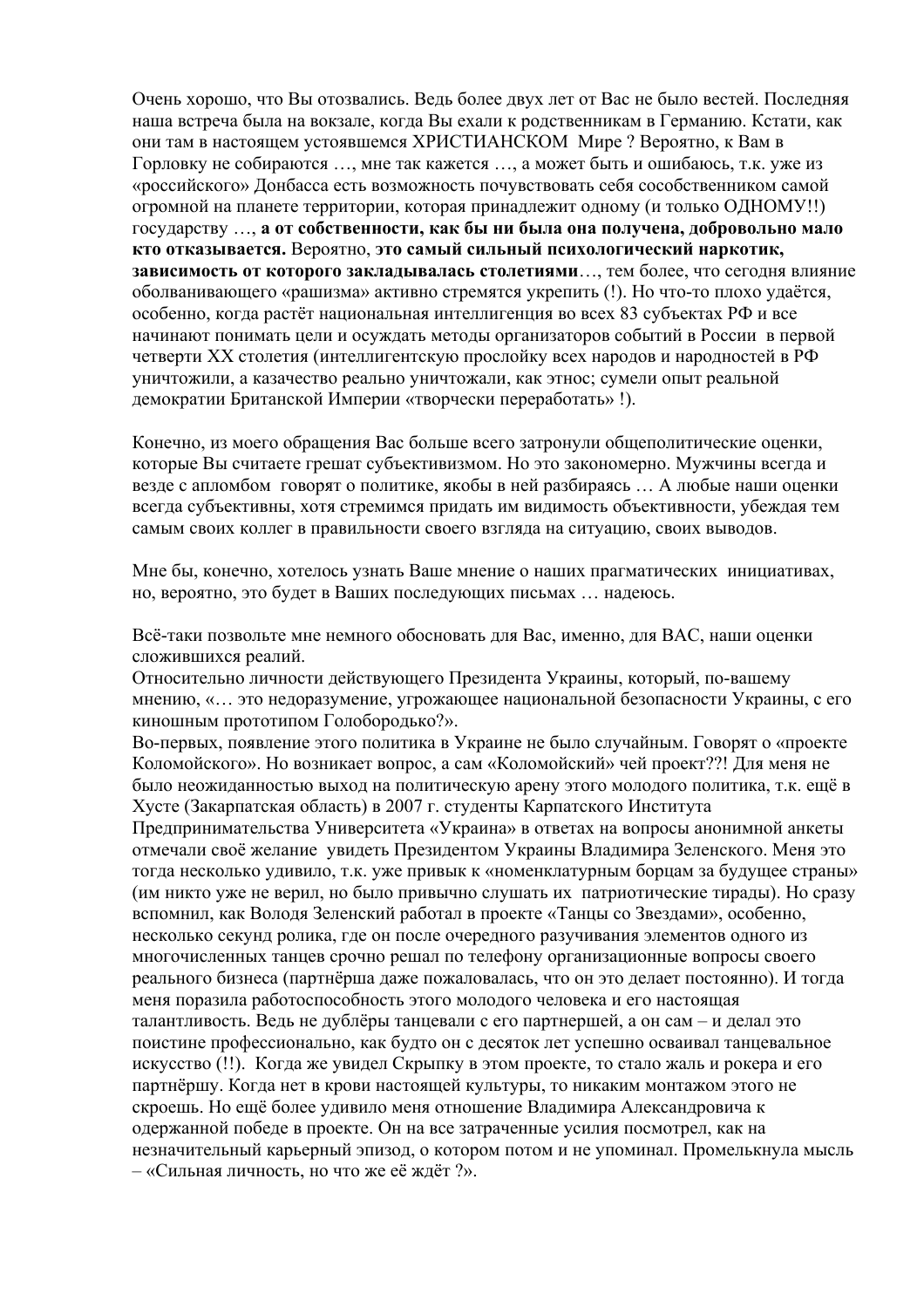А ждала его огромной ответственности работа, которая в первые месяцы казалось, что раздавит человека, не подготовленного к неопределённости, мягко говоря, во взаимоотношениях с якобы «государственными людьми». Ведь его предшественники показали образцы тотального вранья и демонстрируемой безответственностью пытались даже спасти остатки своей нравственности (мы все тому свидетели). Но ещё более сегодня поражает другое – умение не потерять нравственные ориентиры в предельно политизированной атмосфере неопределённости. Для меня лично, абсолютно непонятно, как всё-таки сумели организаторы избрания Владимира Александровича Зеленского Президентом Украины рассмотреть в успешном бизнесмене и поистине талантливом юмористе тонкого и внутренне честного политика (а мы сомневаемся, что в высшем руководстве есть талантливые и прозорливые люди!!). То, что они блестяще организовали его подготовку к этой серьёзной должности, дав ему возможность сыграть роль Президента в неплохом художественном фильме – это понятно. Но как, всё-таки сумели увидеть потенциал политика ? – это остаётся, лично для меня, загадкой.

Во-вторых, вероятно, сегодня такое сложное время, когда очень многие ответственные работники в Восточной Европе работают на пределе своих возможностей, поражая нас всех результатами своего ИНТЕЛЛЕКТУАЛЬНОГО ТРУДА (!!). Поэтому, то что сегодня вся Украина и весь Мир видит и слышит в выступлениях Президента Украины, это результат ТРУДА очень многих людей, которым мы все уже обязаны нормальной перспективой развития социально-политических процессов в Восточной Европе (от Бреста до Находки). Особенно, объективно это видно из уже действующего в Украине законодательства, что Вам должно быть близко, Виктор Юрьевич. Сталкиваюсь сейчас только с пенсионным, но оно, действительно, тщательно разработано (да, недостатки есть, но где их нет ??).

Вероятно, свою позицию относительно действующего Президента в Украине изложил более менее полно. Согласитесь Вы с ней или нет – это вопрос, скорее всего, времени. Но убеждён, что БУДУЩЕЕ за теми инициативами, которые уже изложены Владимиром Александровичем 1 декабря 2021 года..

Относительно нашей взвешенной оценки событий в Казахстане и Вашего замечания относительно захватившей Казахстан «Путинщины».

Во-первых, относительно Президента Казахстана Нурсултана Абишевича Назарбаева у нас с Вами уже были дебаты и Вы предлагали мне обратить внимание на «светоча Центральной Азии Алиева», мол он намного прогрессивнее Н.А.Назарбаева. Остаётся спросить – в свете событий последних двух лет Ваше отношение к Алиеву не изменилось? Он также, по-вашему мнению, остаётся ориентиром для подражания ?! С Казахстаном у всей моей семьи многое связано. Так мой двоюродный дед Антон Андреевич Мельник погиб в том краю ещё до Второй Мировой Войны, будучи офицером и, вероятно, занимался традиционным для «Московии» воспитанием местного населения …, которое по культурному уровню было и тогда на порядок выше всех «цивилизаторов». Это мы сегодня видим и по Афганистану, в населении которого сохранились гены создателей высокоразвитых цивилизаций древности (Аркадской и др.), а в средствах массовой информации только говорят о наркотрафиках …, к сожалению. Во-вторых, Восток для народа МОКСЕЛЬ (из которого очевидно весь основной управленческий электорат РФ) даже более опасен, чем вся объединенная Европа. И отгородиться от его влияния тремя тысячами российских солдат сцементированных «дедовщиной» (жесткой психологической обработкой инакомыслящих) - это более чем несерьезно. Кстати, Вы знаете, что Байконур расположен не в Китае и не в Сибири, а в Казахстане и он охраняется не войсками Казахстана, а войсками РФ, а это столько военных, что три тысячи солдат РФ для Казахстана это как горсть песка для пустыни. Вообще введение войск в азиатские страны – это самое слабое решение, которое можно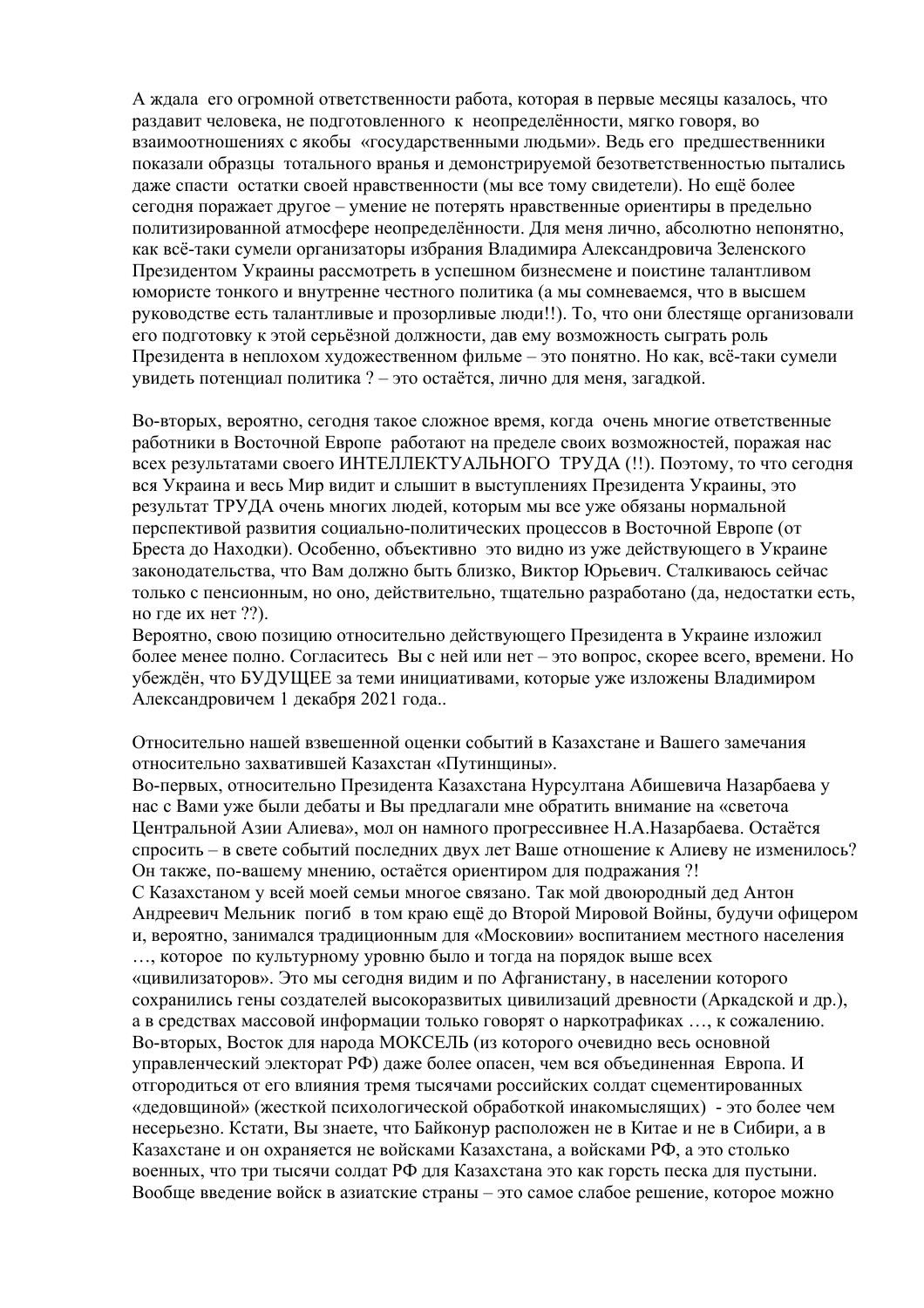только придумать. Понятно, что управленческому электорату РФ это решение особенно близко из-за кажущейся простоты, но оно даже не отодвигает решение возникших проблем, а только усугубляет для государственных структур РФ общую ситуацию. В своё время Петр Яковлевич Чаадаев, который мог дать более глубокий социальнополитический анализ государственной глупости России, оккупировавшей Париж, но удержался (и хорошо сделал, т.к. с его общей оценкой мы бы никогда не познакомились), писал, что «Россия в развитии отбросила себя на 50 лет назад оккупировав Европу». Сегодня в Казахстане работает 600 театров, где ставят спектакли раскрывающие глубину национальной истории. Ведь их эти «солдатики» не закроют, а тогда что даёт их присутствие ??!! Благодаря этой акции с введением войск Президент Казахстана обновил высший государственный аппарат, который уже присягнул на верность НАРОДУ на Конституции Казахстана (весь Мир это увидел в Интернете). И потери Казахстана – это монумент Н.А.Назарбаеву в Алматы и всё …, а все остальные памятники спокойно стоят, столица Нур-Султан со всеми созданными университетами спокойно живёт, студенты учатся … Спрашивается – так кто же проиграл, а кто выиграл ?! Мне кажется, что даже для Вас, фаната Алиева, ответ очевиден. Уже не говорю о том колоссальном вкладе в мировую экономическую науку, который сделал доктор экономических наук Нурсултан Абишевич Назарбаев, разработав и приступив к реализации Концепции ОБЩЕСТВА ВСЕОБЩЕГО ТРУДА. Мы в последние годы искренне поддерживали автора и выдвигали и будем выдвигать его кандидатуру на присуждение Премии Памяти Альфреда Нобеля в экономике за её разработку для развивающегося государства.

Относительно «Путинщины», то этот термин очень стал модным и затребованным, особенно, в ожидании смены политических ориентиров в РФ, когда хотят всё свалить на одного лидера (все сделанные глупости и преступления) – «мы мол ни причём, он во всём виноват». Никто вины с этого человека не снимает и не снимет, но за расстрел колонны военных, которым обещали беспрепятственный выход из окружения, за издевательство и смерть депутата Рыбака, спасавшего Флаг УКРАИНЫ, да и за многое другое будут нести ответственность все граждане страны, которая это организовала. К сожалению это так не только по АДАТУ …

Относительно Ваших замечаний о нецелесообразности говорить о Христианском МИРЕ, в который реально вошла Украина ещё с первыми апостолами. Дело в том, что для становления в Европе ИННОВАЦИОННОГО ХРИСТИАНСКОГО МИРОВОЗРЕНИЯ Украина сделала, а сегодня продолжает делать неизмеримо много. Да, этот процесс хотят взять под контроль и даже присвоить себе в нём лидерство на Севере Восточной Европы (об этом, кстати, сказал и Вселенских Патриарх, характеризуя позицию Московского Патриархата), но это не удалось и уже не удастся после создания УКРАИНСКОЙ ПРАВОСЛАВНОЙ ЦЕРКВИ. И вопрос не в личностях Епифания или Патриарха Филорета, а в том глубоком отношении к ХРИСТИАНСКИМ ЦЕННОСТЯМ, которые живут в НАРОДЕ Украины (видел это во всех областях Украины). В НАРОДЕ, который проявляет искреннюю толерантность ко всем конфессиям и духовным движениям, как и наше Украинское (Азовское) Отделение АКАДЕМИИ ЭНиПД (из предыдущего нашего обращения Вы это хорошо увидите; посмотрите пожалуйста электронную почту). Да и Вы сами стараетесь позиционировать себя как ХРИСТИАНИН, передавая поздравления с ХРИСТИАНСКИМИ ПРАЗДНИКАМИ. Ведь «неприлично богатенькие Кириллы» приходят и уходят, а НАРОД остаётся и ВЕРУ в Единство Христианского Мира СОХРАНЯЕТ (!!!). И за это ЕДИНСТВО боролся Степан Тимофеевич Разин, Кондратий Афанасьевич Булавин, Игнатий Некрасов, поднимая казаков на освободительные войны, и 40 лет на Кубани «Некрасовская Республика», как и Моисей Григорьевич Католик с сыном в Приазовье под Мариуполем, как сегодня это делают старообрядцы («Православные-Католики») во всем Мире.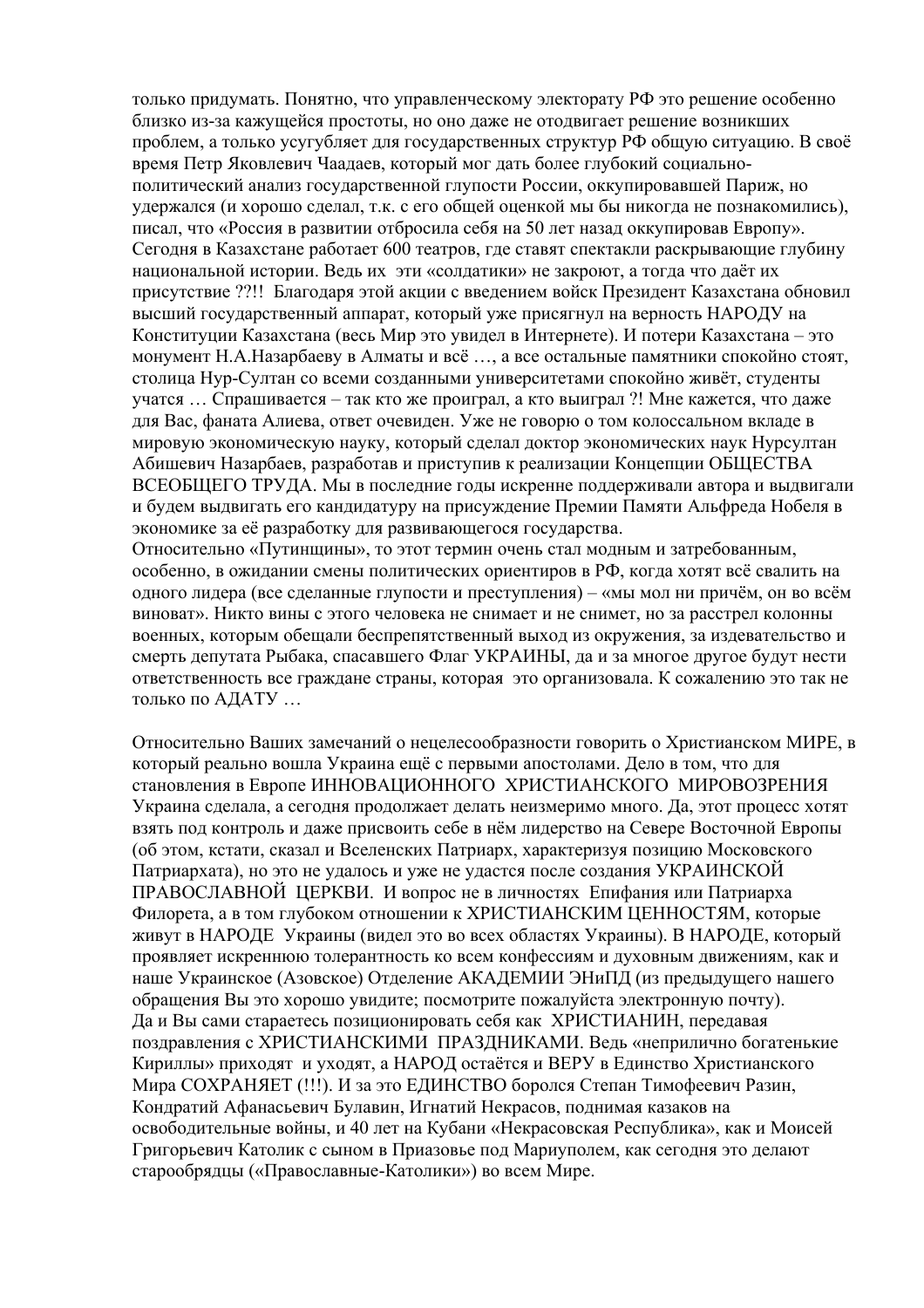И мы с Вами ведём сейчас переписку на языке, на котором писали казаки («Православные Католики» - старообрядцы) в Бахмуте, Харькове и Таганроге (за сто лет до Пушкина и Жуковского) свободно ещё в 1706 году (и сегодня спокойно можем прочитать эти тексты), но после 200 лет «цивилизационных акций» Московии в 1905 году даже канониры на броненосцах писать не могли ( говорить говорили, а писать уже никто не учил). Валентин Пикуль это очень хорошо описал. Видите, Виктор Юрьевич, как много заимствовал народ МОКСЕЛЬ (!!).

Но хочется завершить мой ответ на Ваше письмо не односторонним утверждением той или иной концепции или идеи. Хочу вспомнить слова жены Ельцина о политике, когда она на вопрос о тонкостях в политике ответила, что заметить эту тонкость даже под очень большим увеличением невозможно. Кстати, Борис Николаевич однажды заставил Мир с напряжением ждать его ответа, когда бросил фразу – «Все наши ракеты не направлены на Америку». Все задавались тогда вопросом – «А на кого ?». Но так ответа и не получили …

С уважением, Александр Васильев 18.01.2022

*12 січня 2022, 14:33:50, від "Олександр Васильєв" [<vasiljev @ r.net>](mailto:vasiljevmuller@ukr.net):* 

Членам учёного совета Украинского (Азовского) отделения Академии экономических наук и предпринимательской деятельности

## **Уважаемые Коллеги !**

События развиваются очень стремительно, но по основным геополитическим векторам необратимо. Сложно давать оценки таким грандиозным переменам, которые происходят в Центральной Азии. <https://twitter.com/DrPhDprof/status/1480956530199519236>

Эксперты в Лондоне не видят противоборствующих группировок в Казахстане, а кто-то видит во всех процессах возврат к старым схемам управления, но не хочет видеть реального позитива, на который усиленно закрывают глаза средства массовой информации в РФ. Кстати, те кто работал в Казахстане спокойно относятся ко всему происходящему, как и к презентации СУ-75 ... Скорее всего мы все присутствуем при реальной смене понимания значимости, реальной значимости, а не "фейковой" тех или иных событий и технологических новаций. Чтобы не рекламировали, как бы ни удивляли и не

"убеждали" разнообразными "страшилками", а в Мире побеждает гуманизация. Да, да - именно, гуманитарная подготовка управленческой элиты большинства стран определяет БУДУЩЕЕ.

А то, как со всевозможными отклонениями в хозяйственной деятельности ведут борьбу национальные элиты развивающихся стран - достойно восхищения. Сколько выдумки и политической гибкости проявляют высоконравственные руководители Мировой Экономики (!), которую мы можем сегодня оценить благодаря Интернетовским сетям в реальном времени непосредственно во время реализации того или иного проекта !! А это несомненно ускорит реализацию перспективных международных проектов:

<https://twitter.com/DrPhDprof/status/1478842032298901508> <https://twitter.com/DrPhDprof/status/1477274250021150722>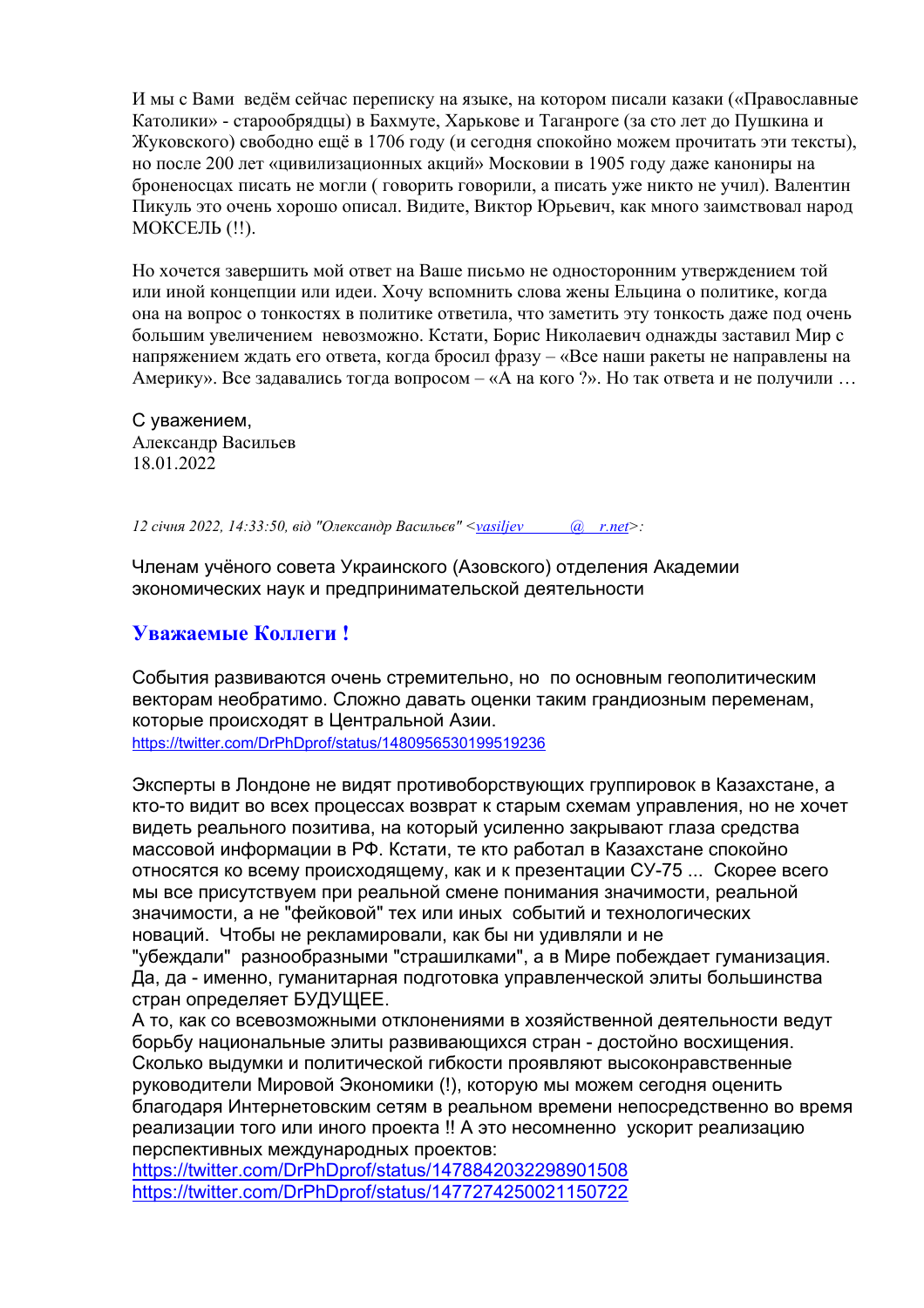<https://twitter.com/DrPhDprof/status/1476645891612327940> <https://twitter.com/DrPhDprof/status/1476647468976721920> <https://twitter.com/DrPhDprof/status/1456628958389227527>

Нам в Президиуме Украинского (Азовского) Отделения АКАДЕМИИ ЭНиПД, конечно, ближе всего события, происходящие в нашей стране, в Украине. И мы уже ранее подчёркивали, что "... 1 декабря 2021 г. в Верховной Раде (Совете) Украины выступал Президент Украины Владимир Александрович Зеленский, который своим выступлением открыл, по нашему мнению, новую страницу в развитии Европы ... мы все присутствуем при

РОЖДЕНИИ НОВОГО ДЕМОКРАТИЧЕСКОГО ХРИСТИАНСКОГО ГОСУДАРСТВА в ЕВРОПЕ, которое уважает и последовательно выполняет все требования МЕЖДУНАРОДНОГО ПРАВА.!! И эти требования выполняются не как что-то вынужденное, а как глубоко осознанный и принятый гражданами Украины императив социально-культурного строительства на глубоком фундаменте тысячелетней ХРИСТИАНСКОЙ КУЛЬТУРЫ."

## **Радует, что реальный позитив в деятельности руководства нашей страны постоянно растет:**

https://www.facebook.com/permalink.php?story\_fbid=2853887488243268&id=100008661332171&\_\_cft [\\_\[0\]=AZVnr4ArEUp7JsVWDLBbg20-ij60tZUlG\\_ctoo5QLjD6r4g24RSbWN16WsdnIx1qpf](https://www.facebook.com/permalink.php?story_fbid=2853887488243268&id=100008661332171&__cft__%5b0%5d=AZVnr4ArEUp7JsVWDLBbg20-ij60tZUlG_ctoo5QLjD6r4g24RSbWN16WsdnIx1qpf-iU3MfEHPbdfGjpVX8R1HZ5B8EzDsyzMd7sFiX5NTd1tcKkuYSmvs7TwnbXDuXHKfNebiF0wWgFesYTmGZGuRqABVnU7ME7WBRNxSkLNG4xA&__tn__=%2CO%2CP-R)[iU3MfEHPbdfGjpVX8R1HZ5B8EzDsyzMd7sFiX5NTd1tcKkuYSmvs7TwnbXDuXHKfNebiF0wWgFesYTm](https://www.facebook.com/permalink.php?story_fbid=2853887488243268&id=100008661332171&__cft__%5b0%5d=AZVnr4ArEUp7JsVWDLBbg20-ij60tZUlG_ctoo5QLjD6r4g24RSbWN16WsdnIx1qpf-iU3MfEHPbdfGjpVX8R1HZ5B8EzDsyzMd7sFiX5NTd1tcKkuYSmvs7TwnbXDuXHKfNebiF0wWgFesYTmGZGuRqABVnU7ME7WBRNxSkLNG4xA&__tn__=%2CO%2CP-R) [GZGuRqABVnU7ME7WBRNxSkLNG4xA&\\_\\_tn\\_\\_=%2CO%2CP-R](https://www.facebook.com/permalink.php?story_fbid=2853887488243268&id=100008661332171&__cft__%5b0%5d=AZVnr4ArEUp7JsVWDLBbg20-ij60tZUlG_ctoo5QLjD6r4g24RSbWN16WsdnIx1qpf-iU3MfEHPbdfGjpVX8R1HZ5B8EzDsyzMd7sFiX5NTd1tcKkuYSmvs7TwnbXDuXHKfNebiF0wWgFesYTmGZGuRqABVnU7ME7WBRNxSkLNG4xA&__tn__=%2CO%2CP-R) https://www.facebook.com/permalink.php?story\_fbid=2834475826851101&id=100008661332171&\_\_cft [\\_\[0\]=AZVaNTDX0G-ffuiZ3hnA](https://www.facebook.com/permalink.php?story_fbid=2834475826851101&id=100008661332171&__cft__%5b0%5d=AZVaNTDX0G-ffuiZ3hnA-uHvAvBOrNapQ7HOBrajXtDqZYtlLBfoSXik87kG_t429lhGdWsxgjUcbuQ1TXd-eEdJemMDnkvWBYHqe-KsI-gNZZi4r7KtG5U4QlUa4dKkukY&__tn__=%2CO%2CP-R)[uHvAvBOrNapQ7HOBrajXtDqZYtlLBfoSXik87kG\\_t429lhGdWsxgjUcbuQ1TXd-eEdJemMDnkvWBYHqe-](https://www.facebook.com/permalink.php?story_fbid=2834475826851101&id=100008661332171&__cft__%5b0%5d=AZVaNTDX0G-ffuiZ3hnA-uHvAvBOrNapQ7HOBrajXtDqZYtlLBfoSXik87kG_t429lhGdWsxgjUcbuQ1TXd-eEdJemMDnkvWBYHqe-KsI-gNZZi4r7KtG5U4QlUa4dKkukY&__tn__=%2CO%2CP-R)KsI-gNZZi4r7KtG5U4QIUa4dKkukY&\_tn\_=%2CO%2CP-R

<https://twitter.com/DrPhDprof/status/1468289521817108508>

Со своей стороны Президиум Украинского (Азовского) Отделения АКАДЕМИИ ЭНиПД, Институт экономико-социокультурных исследований (правопреемник ДЭНМЦ Академии наук Украины и ДФК) вместе с Отделением экономикоэтносоциальных исследований и продвижения инвестиционных проектов (г.Северск) Института Восточной Европы (г.Львов) ищут возможности оказать реальное позитивное влияние не только на экономику Украины, но и на Мировую Экономику. С этой целью **Гражданский международный Комитет Интеллектуального и Духовного Единения**, созданный в 2001 г. 12 ноября совместным решением Украинского (Азовского) Отделения АКАДЕМИИ ЭНиПД и Института ЭСКИ, объединив интеллектуалов Индии, Сербиии, Канады, Испании, Новой Зеландии и Украины, **осуществил регистрацию в базе данных (ОГО) организаций гражданских обществ ООН . Это позволяет поделиться своим профилем с более чем с 24 000 ОГО, указать области своей деятельности, масштабы своей работы и свое участие в вопросах развития, включая устойчивое развитие, социальное развитие и улучшение положения женщин.** Конечно, мы планируем получение консультативного статуса при Экономическом и Социальном Совете, но этот процесс займёт не менее года (подав заявку в 2022 г. получим ответ только в 2023 г.). Поэтому Гражданский международный Комитет Интеллектуального и Духовного Единения сегодня использует те возможности, которые предоставляет включение в БАЗУ ДАННЫХ, а именно - получение экспертного заключения специалистов ООН на нашу инициативу создание «**Украинской Ассоциации собственников приусадебных экологических микро-ферм при Мировой Продовольственной Программе (МПП) и Национальной академии аграрных наук Украины**» [\(https://cic-wsc.org/doc\\_779.pdf](https://cic-wsc.org/doc_779.pdf) ). Направили запрос с соответствующим обоснованием: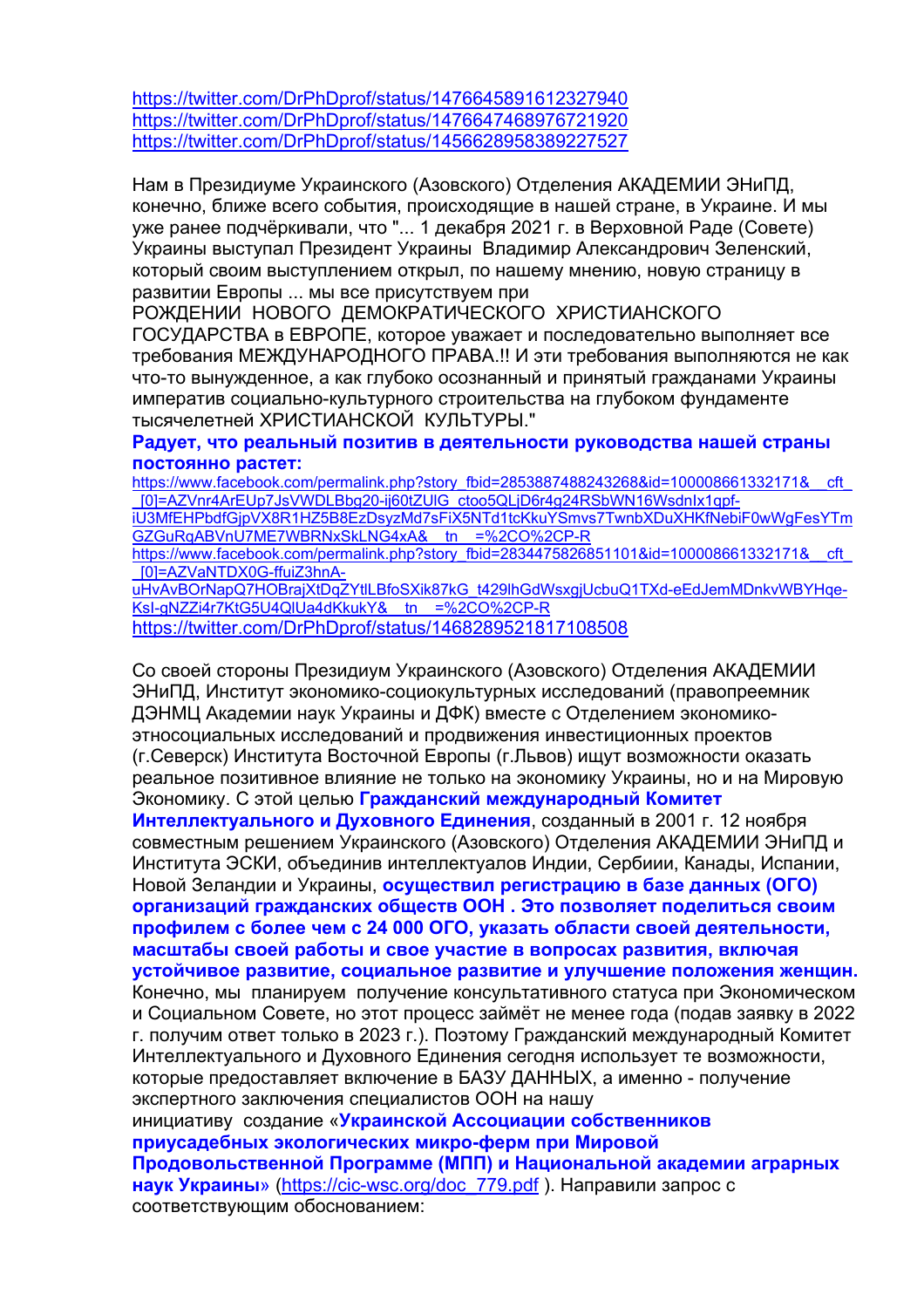**Message reference number** #447706 **Subject** FREEDOM - NADIA /HOPE **Category** Quadrennial Reports **Sent on** 07 Jan 2022, 18:03 **Last Message sent** 07 Jan 2022, 18:03

Кроме этого, мы сосредоточились на работе по созданию доступного для начинающих и профессиональных исследователей **АРХИВА академика Академии экономических наук Украины Валерия Александровича Васильева**. Очень большая работа, т.к. кроме рукописного наследия, писем и публикаций Валерия Александровича, в АРХИВ вошли все материалы по деятельности производственного кооператива МАНУФАКТУРА (договора, бухгалтерская отчетность, заключительные Отчеты по НИР), Донецкого экспериментального научно-методического центра Академии наук Украины и Донецкого Фонда Культуры (с 1991г. Института экономико-социокультурных исследований) со всей бухгалтерской отчетность, актами проверок, договорами, приказами и Отчетами по НИР, Украинского (Азовского) Отделения АКАДЕМИИ ЭНиПД со всеми отчётами, бюллетенями, протоколами, макетами изданий. Значительный объем работ связан и с библиотекой, которой пользовался академик (более 2500 томов)

https://www.facebook.com/permalink.php?story\_fbid=2830743890557628&id=100008661332171&\_\_cft [\\_\[0\]=AZV5KcCPHjbw2I8Ynms8xbCyKHg7KSaKILW0xctL4mHtewa0Aa6JtcSS\\_5MjcE\\_7J69D27I\\_DHgsxI](https://www.facebook.com/permalink.php?story_fbid=2830743890557628&id=100008661332171&__cft__%5b0%5d=AZV5KcCPHjbw2I8Ynms8xbCyKHg7KSaKILW0xctL4mHtewa0Aa6JtcSS_5MjcE_7J69D27I_DHgsxIyEYT6oZt34QhrUGPUIslNYrRv1genmF_RL2qmRCu8qGyHZUXvlDE0&__tn__=%2CO%2CP-R) [yEYT6oZt34QhrUGPUIslNYrRv1genmF\\_RL2qmRCu8qGyHZUXvlDE0&\\_\\_tn\\_\\_=%2CO%2CP-R](https://www.facebook.com/permalink.php?story_fbid=2830743890557628&id=100008661332171&__cft__%5b0%5d=AZV5KcCPHjbw2I8Ynms8xbCyKHg7KSaKILW0xctL4mHtewa0Aa6JtcSS_5MjcE_7J69D27I_DHgsxIyEYT6oZt34QhrUGPUIslNYrRv1genmF_RL2qmRCu8qGyHZUXvlDE0&__tn__=%2CO%2CP-R) https://www.facebook.com/permalink.php?story\_fbid=2829751280656889&id=100008661332171&\_cft [\\_\[0\]=AZVzSuQJ6zx9FRFc9XiLJ69aj1ZY7YiP7ofo1IB0mU\\_Q3UXNDBhNWrhZyx1KTILN5EIPDMDCSHrH](https://www.facebook.com/permalink.php?story_fbid=2829751280656889&id=100008661332171&__cft__%5b0%5d=AZVzSuQJ6zx9FRFc9XiLJ69aj1ZY7YiP7ofo1IB0mU_Q3UXNDBhNWrhZyx1KTILN5EIPDMDCSHrHwczGHO5767vfxivdFMNBGy5u7WzgA0oaq4ot7MXcvXT3UGfDQsUCwTM&__tn__=%2CO%2CP-R) wczGHO5767vfxivdFMNBGy5u7WzgA0oaq4ot7MXcvXT3UGfDQsUCwTM&\_tn\_=%2CO%2CP-R и с материалами по созданию и работа Гражданского международного Комитета Интеллектуального и Духовного Единения.

Единственное, что облегчает работу, так это то, что лично мне посчастливилось работать 32 года с этим незаурядным учёным и общественным деятелем Украины, поэтому многое вспоминается и есть возможность представить посетителям АРХИВА академика Валерия Васильева и как организатора науки и международного сотрудничества, и как экономиста, и как историка, и как талантливого ученого металлурга.

Мы убеждены, что в каждом Представительстве нашего Украинского (Азовского) Отделения АКАДЕМИИ ЭНиПД есть возможность организовать аналогичную работу. Например, в Закарпатском Представительстве им. Академика АЭН Украины Валерия Александровича Васильева АКАДЕМИИ ЭНиПД целесообразно создать постоянно действующую экспозицию в Карпатском Институте Предпринимательства Университета "Украина", посвященную Памяти первого ректора и Лауреата Именной Медали "Митрополита Готии и Кафы, Святого Игнатия", Василия Михайловича Козака [\(https://azov](https://azov-academy.ucoz.org/publ/stati_i_nauchnye_publikacii_articles_science/god_osnovatelja_universitetskoj_tradicii_v_khuste_vasilija_mikhajlovicha_kozaka_prodolzhaetsja/6-1-0-334)academy.ucoz.org/publ/stati\_i\_nauchnye\_publikacii\_articles\_science/god\_osnovatelja universitetskoj tradicii v khuste vasilija mikhajlovicha kozaka prodolzhaetsia/6-1-0-

[334](https://azov-academy.ucoz.org/publ/stati_i_nauchnye_publikacii_articles_science/god_osnovatelja_universitetskoj_tradicii_v_khuste_vasilija_mikhajlovicha_kozaka_prodolzhaetsja/6-1-0-334) ), а в Одесском Представительстве У(А)О АЭНиПД - Памяти "Человека 2005 Года (АБИ)", профессора, д.э.н. Олега Андреевича Турецкого [\(https://cic](https://cic-wsc.org/doc_769.pdf)wsc.org/doc 769.pdf) и т.д.